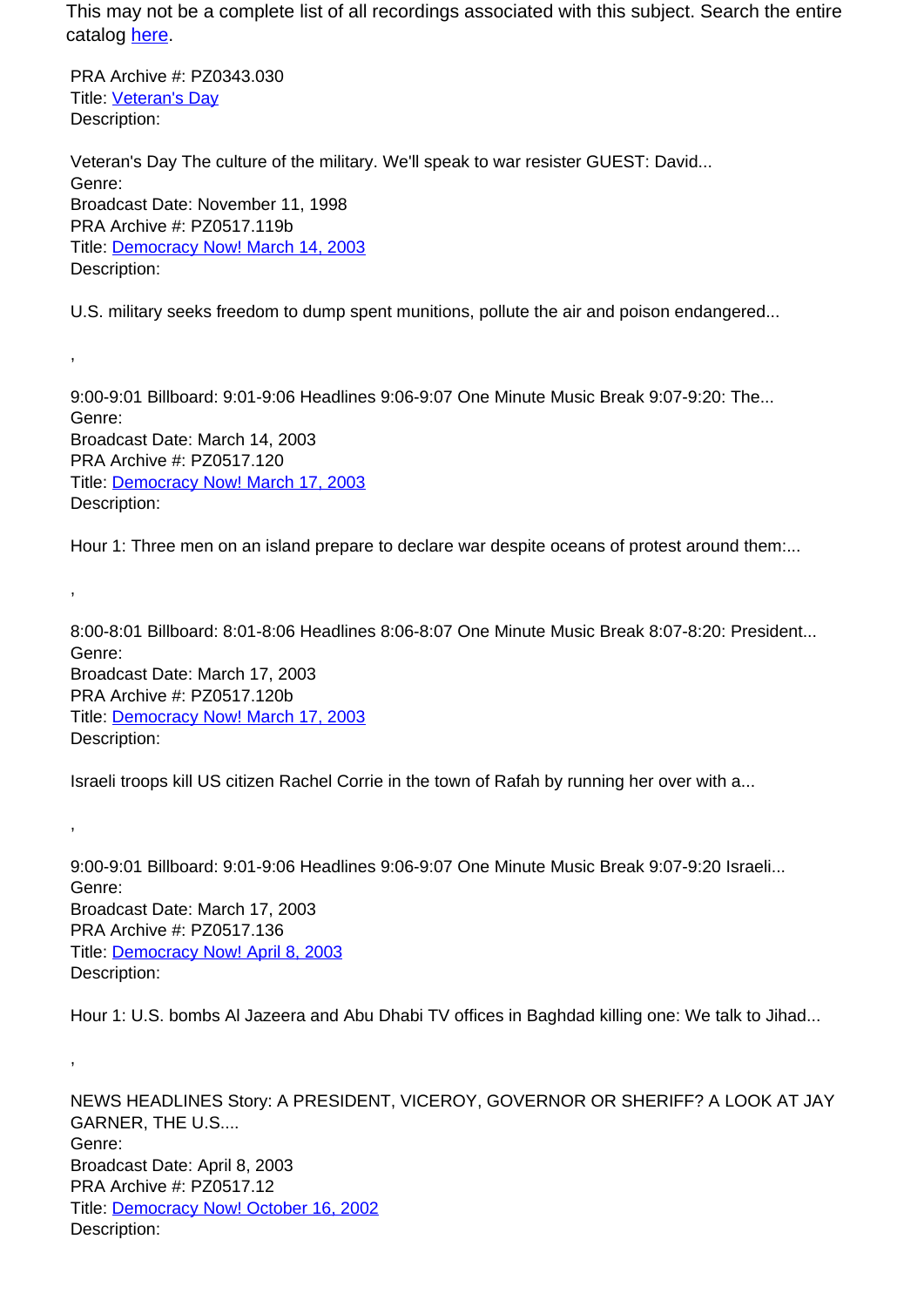This may not be a complete list of all recordings associated with this subject. Search the entire catalog here.

Iraq Journal: A rare visit to the birthplace of Saddam Hussein. Democracy Now! correspondent...

,

,

,

,

,

9:00-9:01 Billboard 9:01-9:05 Headlines 9:05-9:11: In Iraq millions took to the polls yesterday... Genre: Broadcast Date: October 16, 2002 PRA Archive #: PZ0517.10 Title: Democracy Now! October 14, 2002 Description:

Iraq Journal: Democracy Now correspondent Jeremy Scahill talks with British MP George Galloway...

9:00-9:01 Billboard 9:01-9:04 Headlines 9:04-9:15: In this Democracy Now exclusive report from... Genre: Broadcast Date: October 14, 2002 PRA Archive #: PZ0517.146 Title: Democracy Now! April 22, 2003 Description:

Hour 1: My feeling is that there will be a war it may already have begun against the Americans...

8:00-8:01 Billboard 8:01-8:10 Headlines 8:10-8:11 One Minute Music Break 8:11-8:20: London... Genre: Broadcast Date: April 22, 2003 PRA Archive #: PZ0517.146b Title: Democracy Now! April 22, 2003 Description:

Nina Simone 1933-2003: The High Priestess of Soul dies at age 70; Dennis Kucinich on war,...

9:00-9:01 Billboard 9:01-9:10 Headlines 9:10-9:11 One Minute Music Break 9:11-9:20: She was... Genre: Broadcast Date: April 22, 2003 PRA Archive #: PZ0517.136a Title: Democracy Now! April 8, 2003 Description:

U.S. bombs Al Jazeera and Abu Dhabi TV offices in Baghdad killing one: We talk to Jihad Ballout...

Story: A PRESIDENT, VICEROY, GOVERNOR OR SHERIFF? A LOOK AT JAY GARNER, THE U.S. GENERAL AND... Genre: Broadcast Date: April 8, 2003 PRA Archive #: PZ0517.182 Title: Democracy Now! June 11, 2003 Description: